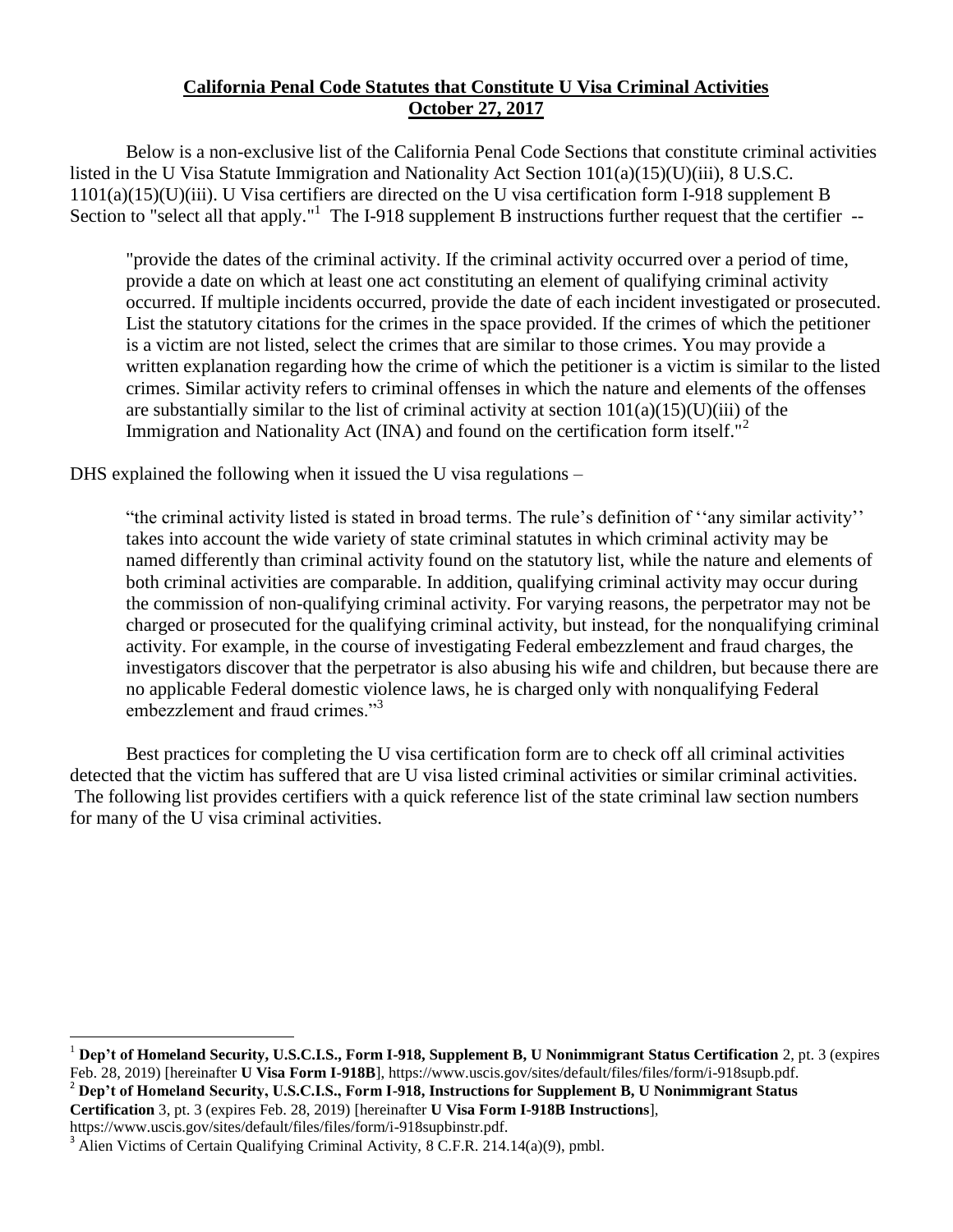| <b>Name of U Qualifying Criminal Activity</b> | <b>California Penal Code</b> |                                                                              |                                           |
|-----------------------------------------------|------------------------------|------------------------------------------------------------------------------|-------------------------------------------|
|                                               |                              | Name of Crime in California                                                  | <b>Notes</b>                              |
|                                               |                              | Abduction for cohabitation and illicit                                       |                                           |
| Abduction                                     | 266b                         | relation                                                                     |                                           |
| Abduction                                     | 278                          | Child abduction                                                              |                                           |
| Abusive Sexual Contact                        | 220                          | Assault with intent to commit sexual act                                     |                                           |
|                                               |                              | Lewd and lascivious acts with child                                          |                                           |
| Abusive Sexual Contact                        | 288                          | under 14                                                                     |                                           |
| <b>Abusive Sexual Contact</b>                 | 288.4                        | Lewd and lascivious acts with minor                                          |                                           |
| Abusive Sexual Contact                        | 288.5                        | Continuous sexual abuse of a child                                           |                                           |
| Abusive Sexual Contact                        | 314                          | Indecent Exposure (when against child)                                       |                                           |
| Abusive Sexual Contact                        | 647.6                        | Annoying or molesting a child under 18                                       |                                           |
| Attempt                                       | 664                          | Attempt                                                                      |                                           |
| Blackmail                                     | 518                          | Extortion                                                                    |                                           |
| Conspiracy                                    | 182                          | Conspiracy                                                                   |                                           |
| Domestic Violence                             | 240                          | Assault (could be DV-related)                                                |                                           |
| Domestic Violence                             | 242                          | Battery (could be DV-related)                                                |                                           |
| Domestic Violence                             | 243(e)(1)                    | Domestic battery                                                             |                                           |
| Domestic Violence                             | 273.5                        | Domestic violence with injury                                                |                                           |
| Domestic Violence                             | 273.6                        | Restraining order violation, DV-related                                      |                                           |
| Domestic Violence                             | 422                          | Terrorist threats (could be DV-related)                                      |                                           |
| Domestic Violence                             | 594                          | Vandalism                                                                    |                                           |
| Extortion                                     | 518                          | Extortion                                                                    |                                           |
| False Imprisonment                            | 236                          | <b>False imprisonment</b>                                                    |                                           |
|                                               |                              |                                                                              | Dismembers, disables, disfigures, a       |
| <b>Felonious Assault</b>                      | 203                          | Mayhem                                                                       | body part                                 |
| Felonious Assault                             | 205                          | Aggravated Mayhem                                                            |                                           |
|                                               |                              | Robbery with force or fear - potentially                                     |                                           |
| Felonious Assault                             | 211                          | argue FA if injury                                                           |                                           |
| <b>Felonious Assault</b>                      | 215                          | Assault                                                                      | Carjacking                                |
|                                               |                              | Assault - potentially argue FA if                                            |                                           |
| <b>Felonious Assault</b>                      | 240                          | substantial injury                                                           |                                           |
| <b>Felonious Assault</b>                      | 242                          | Battery - potentially argue FA if<br>substantial injury                      |                                           |
|                                               |                              | Battery misdemeanor - potentially                                            |                                           |
| <b>Felonious Assault</b>                      | 243(a)                       | argue FA if substantial injury                                               |                                           |
| Felonious Assault                             | 243(d)                       | Battery causing serious bodily injury                                        |                                           |
| <b>Felonious Assault</b>                      | 244                          | Assault with caustic chemical                                                |                                           |
|                                               |                              | Assault with deadly weapon - not                                             | Ex: assault with a knife, tequila bottle, |
| <b>Felonious Assault</b>                      | 245(a)(1)                    | firearm                                                                      | automobile, etc.                          |
| Felonious Assault                             | 245(a)(2)                    | Assault with firearm                                                         |                                           |
| <b>Felonious Assault</b>                      | 245(a)(3)                    | Assault with machine gun                                                     |                                           |
|                                               |                              |                                                                              | Ex: assault with punches to the face,     |
| <b>Felonious Assault</b>                      | 245(a)(4)                    | Assault with great bodily injury                                             | multiple perps, etc.                      |
| Felonious Assault                             | 246                          | Shooting at inhabited dwelling                                               |                                           |
| Felonious Assault                             | 422.55                       | Hate Crime                                                                   |                                           |
| Felonious Assault                             | 451                          | Arson                                                                        |                                           |
| <b>Felonious Assault</b>                      | 452                          | Recklessly Causing a Fire                                                    |                                           |
| Female Genital Mutilation                     | 203                          | Mayhem                                                                       |                                           |
| Hostage                                       | 210.5                        | Hostage                                                                      |                                           |
| Incest                                        | 285                          | Incest                                                                       |                                           |
| Kidnapping                                    | 207                          | Kidnapping                                                                   |                                           |
| Kidnapping                                    | 209                          | Kidnapping during carjacking                                                 |                                           |
| Kidnapping                                    | 209(b)                       | Kidnapping to commit Felony                                                  |                                           |
| Kidnapping                                    | 278.5                        | Kidnapping of a child                                                        |                                           |
|                                               |                              | Gross vehicular manslaughter while                                           |                                           |
| Manslaughter                                  | 191.5(a)                     | intoxicated                                                                  |                                           |
|                                               |                              | Vehicular manslaughter while                                                 |                                           |
| Manslaughter                                  | 191.5(b)                     | intoxicated                                                                  |                                           |
| Manslaughter                                  | 192(a)                       | Voluntary manslaughter                                                       |                                           |
| Manslaughter                                  | 192(b)                       | Involuntary manslaughter                                                     |                                           |
| Manslaughter                                  | 192(c)                       | Vehicular manslaughter                                                       |                                           |
| Murder                                        | 187                          | Murder                                                                       |                                           |
| Obstruction of Justice                        | 112                          | Sale of false government document<br>concealing another's immigration status |                                           |
|                                               |                              | Sale of false document concealing                                            |                                           |
| Obstruction of Justice                        | 113                          | another's immigration status                                                 |                                           |
| Obstruction of Justice                        | 132                          | Offering false evidence                                                      |                                           |
| Obstruction of Justice                        | 136.1                        | Dissuading a witness or victim                                               |                                           |
|                                               |                              | Force or threats or property damage                                          |                                           |
| Obstruction of Justice                        | 140                          | against witness or victim or another                                         |                                           |
|                                               |                              | Blocking wireless communication from                                         |                                           |
| Obstruction of Justice                        | 591.5                        | crime reporting                                                              |                                           |
| Perjury                                       | 118                          | Perjury                                                                      |                                           |
| Prostitution                                  | 266                          | Female child enticed to prostitution                                         |                                           |
| Prostitution                                  | 266a                         | Forced prostitution                                                          |                                           |
| Prostitution                                  | 266g                         | Forced prostituion by wife of husband                                        |                                           |
| Prostitution                                  | 267                          | Kidnapping for prostitution                                                  |                                           |
| Rape                                          | 261                          | Rape                                                                         |                                           |
| Rape                                          | 261.5                        | Statutory rape                                                               |                                           |
| Rape                                          | 262(a)                       | Spousal rape                                                                 |                                           |
| Rape                                          | 266c                         | Oral copulation by force                                                     |                                           |
| Rape                                          | 289                          | Forcible sexual penetration                                                  | Ex. penetration with a foreign object     |
| Sexual Assault                                | 243.4                        | Sexual Battery                                                               |                                           |
| Sexual Assault                                | 269                          | Aggravated sexual assault of a child                                         |                                           |
| Sexual Assault                                | 286                          | Sodomy                                                                       |                                           |
|                                               |                              | Adult has sexual intercourse or sodomy                                       |                                           |
| Sexual Assault                                | 288.7                        | with child under 11                                                          |                                           |
| Sexual Assault                                | 288(a)                       | Oral copulation by force                                                     |                                           |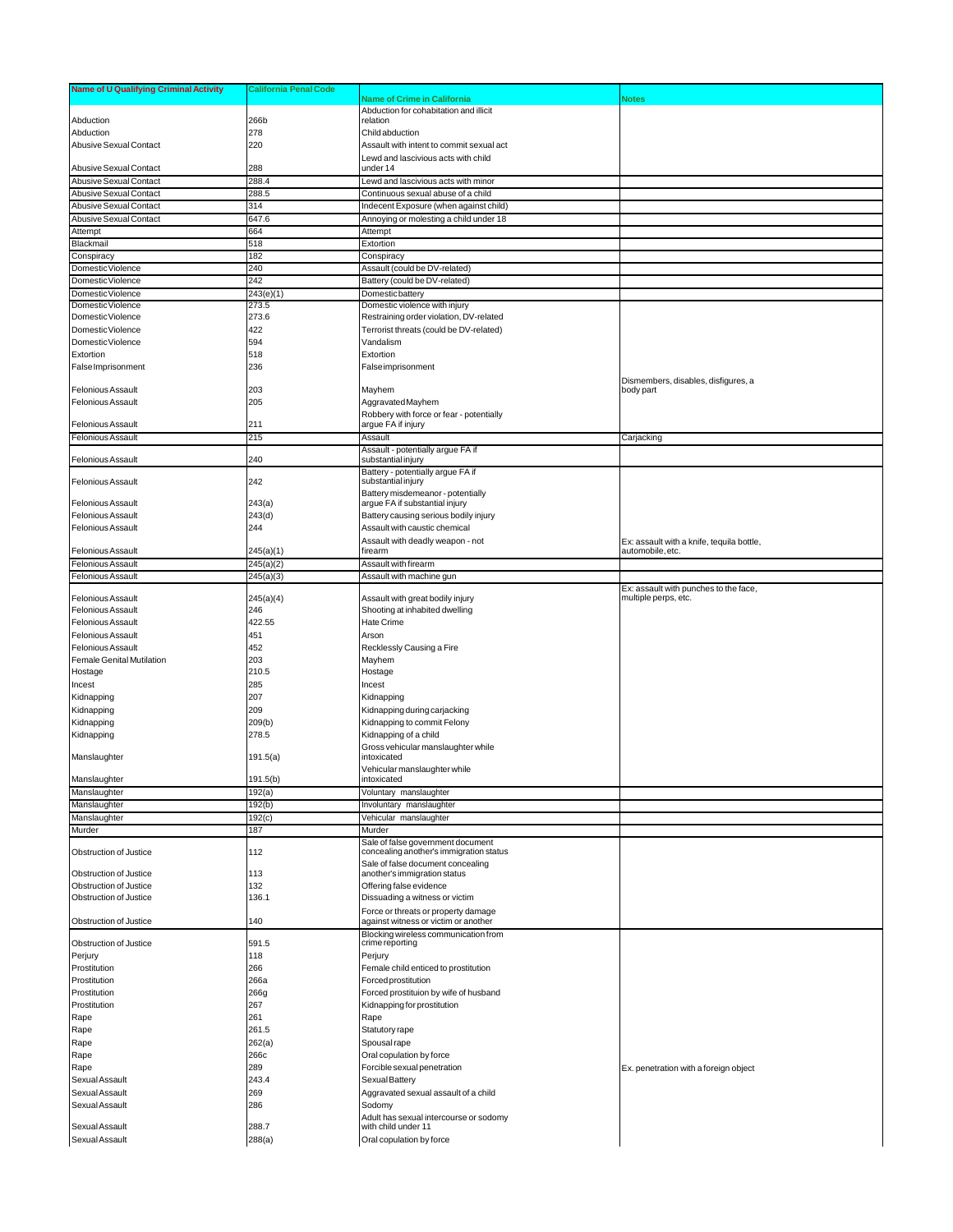| Name of U Qualifying Criminal Activity                                                                                                                                                                                          | <b>California Penal Code</b>                                                             | <b>Name of Crime in California</b>                                                                                                                                                                                                                                                                                                                                   | <b>Notes</b>                                                                                                                                      |
|---------------------------------------------------------------------------------------------------------------------------------------------------------------------------------------------------------------------------------|------------------------------------------------------------------------------------------|----------------------------------------------------------------------------------------------------------------------------------------------------------------------------------------------------------------------------------------------------------------------------------------------------------------------------------------------------------------------|---------------------------------------------------------------------------------------------------------------------------------------------------|
| SexualExploitation                                                                                                                                                                                                              | 288.2                                                                                    | Distribution of Child Pornography                                                                                                                                                                                                                                                                                                                                    |                                                                                                                                                   |
| <b>Sexual Exploitation</b>                                                                                                                                                                                                      | 311.3                                                                                    | Sexual Exploitation of a Child                                                                                                                                                                                                                                                                                                                                       |                                                                                                                                                   |
| Solicitation                                                                                                                                                                                                                    | 653f                                                                                     | Solicitation                                                                                                                                                                                                                                                                                                                                                         |                                                                                                                                                   |
| Solicitation of Prostitution and Prostitution<br><b>Stalking Stalking Torture</b><br><b>Trafficking Trafficking</b><br>Witness<br>Witness<br>Tampering<br>Tampering Witness Tampering<br>Witness Tampering Witness<br>Tampering | 647<br>273.6<br>646.9<br>206<br>236.1<br>265<br>132.5(a)<br>133<br>136.1<br>140<br>591.5 | Solicitation of Prostitution, Prostitution Restraining order violation<br><b>Stalking Torture</b><br>Labor trafficking Forced marriage<br>Witness bribery<br>Fraudulent influence of a witness Dissuading a witness or victim<br>Force or threats or property damage against witness or victim or<br>another<br>Blocking wireless communication from crime reporting | There is another 132.5 which is similar (http://leginfo.legislature.ca.<br>gov/faces/codes_displaySection.xhtml?<br>lawCode=PEN&sectionNum=132.5) |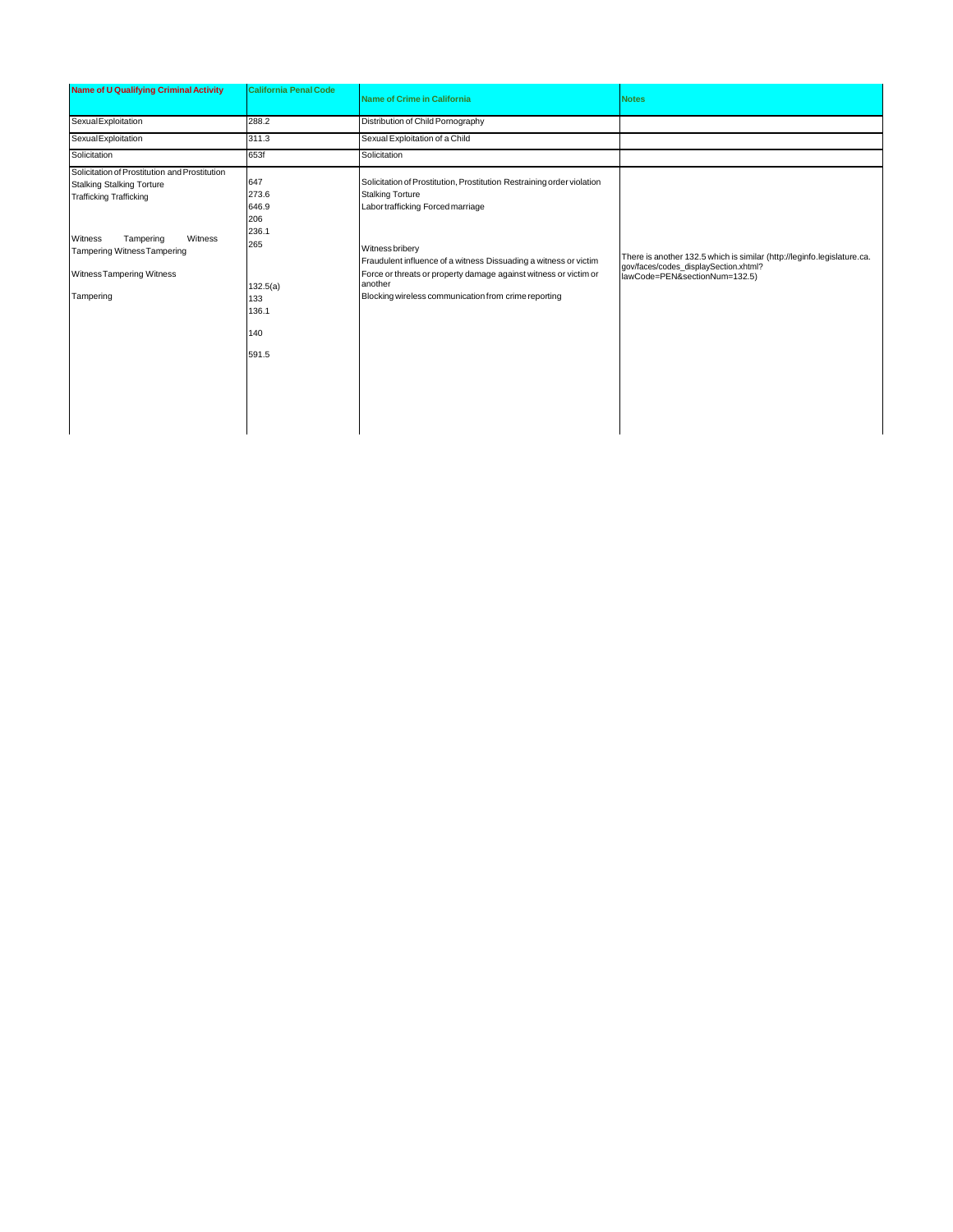| Name of U Qualifying Criminal Activity | <b>California Vehicle Code</b> | Name of Crime in California | <b>Notes</b> |
|----------------------------------------|--------------------------------|-----------------------------|--------------|
| <b>Felonious Assault</b>               | 20001(a)                       | Hit and run - felony        |              |
| <b>Felonious Assault</b>               | 20001(b)                       | Hit and run - felony        |              |